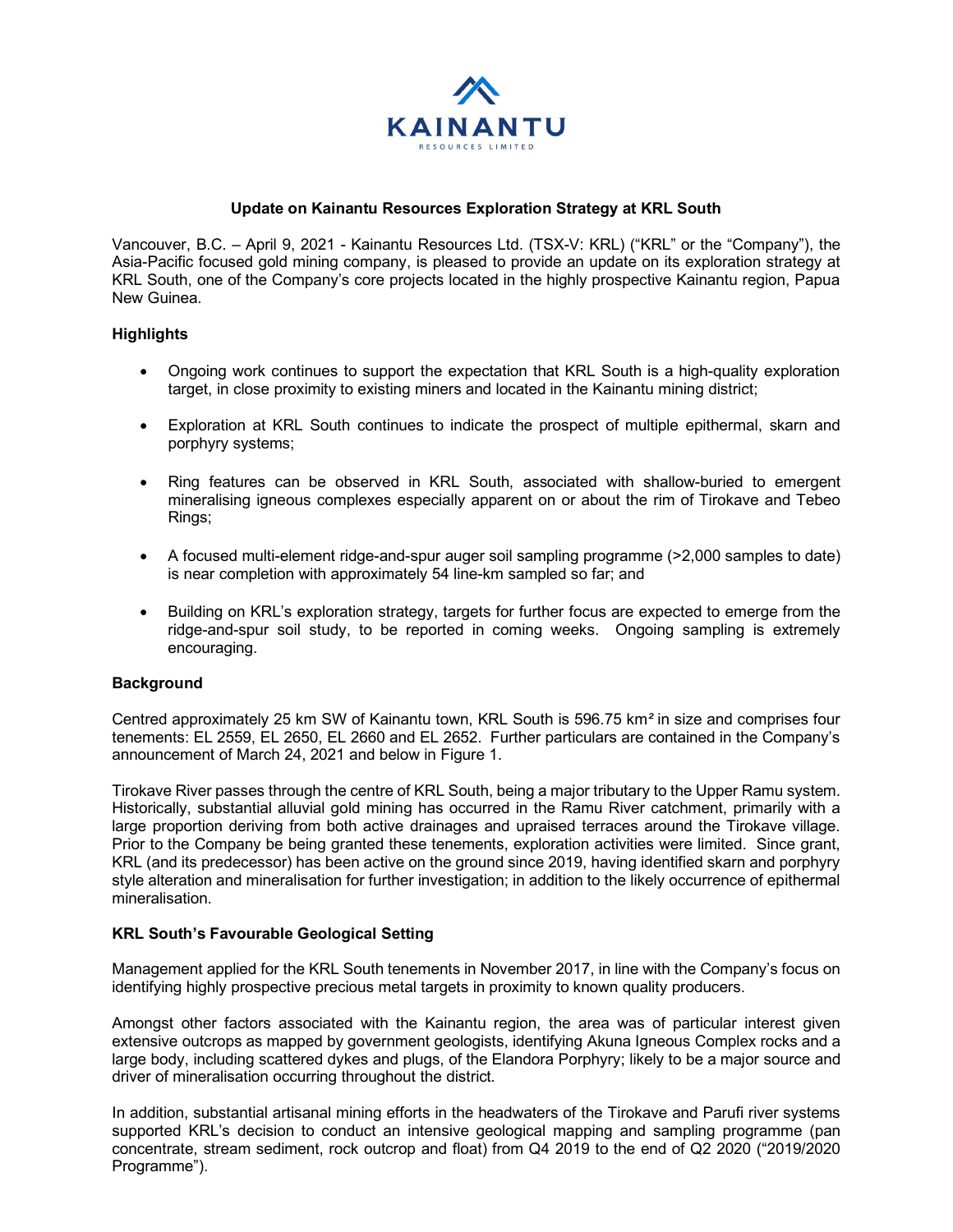

# **2019/2020 Programme: Ring Features and Early Petrology**

A key outcome of the 2019/2020 Programme was confirmation of extensive local hydrothermal alternation and at least two skarn occurrences within KRL South. With a focus on higher quality topographic maps and imagery, management was also able to recognise a number of ring features across KRL South, as represented in Figure 1.



The ring features are of significance for a number of reasons: the main one being the apparent association with shallow-buried to emergent mineralising igneous complexes. In particular, two pronounced ring features were identified in the Tirokave area. Adjoining each other and termed by KRL as the Tirokave and Tebeo Ring Features, both encompass several complex intrusive bodies and are further highlighted in the satellite image in Figure 2.



## **Figure 2: Satellite image of Tirokave and Tebeo Ring Features**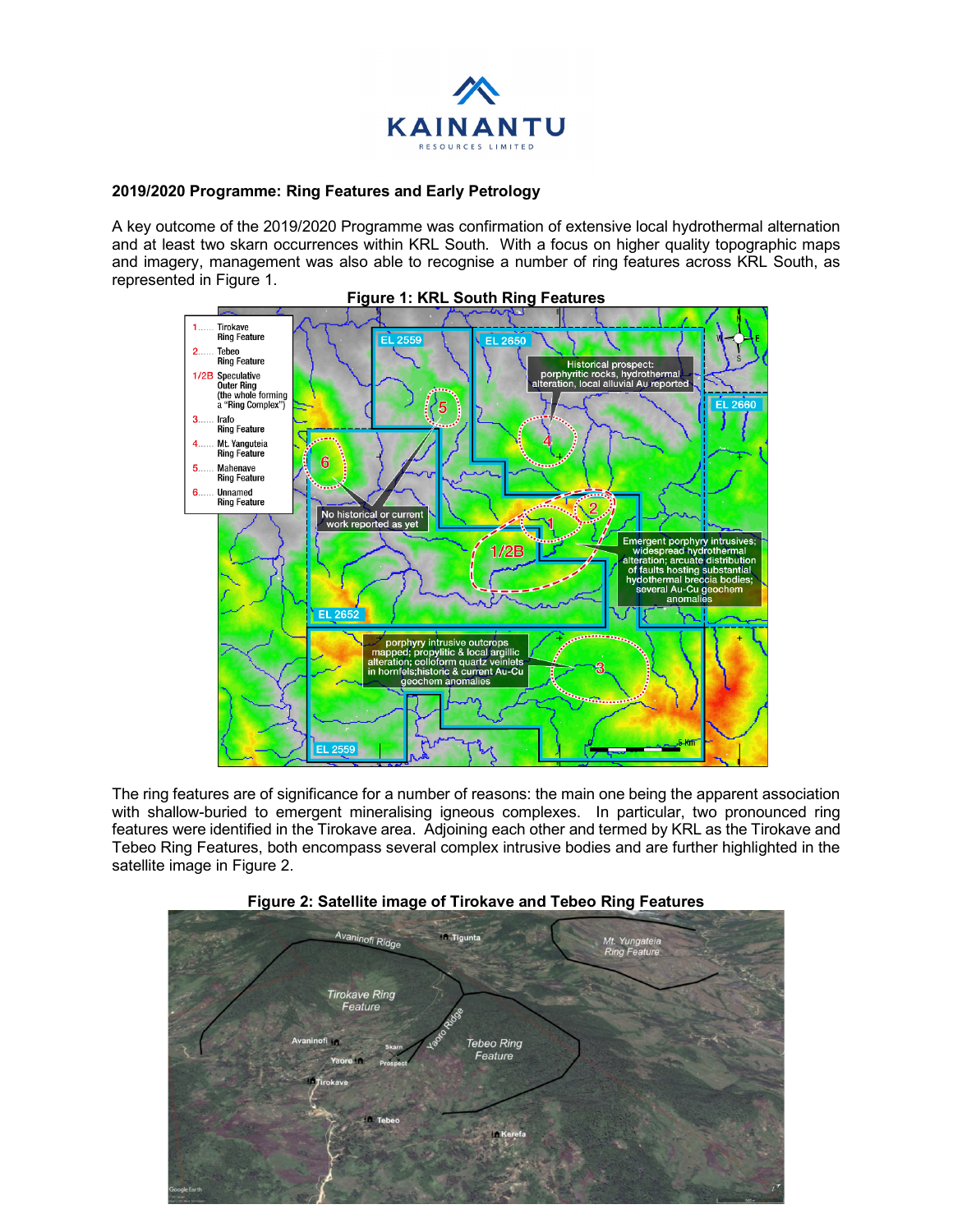

An initial petrology report was also prepared based on 16 samples taken from within the Tirokave Ring Feature. While concluding the igneous complex in the centre of the feature was unlikely to promote moderate to low temperature hydrothermal alterations, the report indicated concentrating exploration efforts around the rim of the ring may prove to be more successful; where KRL expects structural permeability to be enhanced (with lower temperature alternation accompanied by quartz veining).

The analysis supported setting the objectives for KRL's H2 2020/Q1 2021 programme ("2020/2021 Programme"), with the focus on Tirokave area as most likely to provide indicators of relatively shallow hydrothermal and skarn prospects, capable of further delineation leading towards preparations for drilling.

## **2020/2021 Programme: Tirokave Focused Ridge and Spur Soil Sampling Programme**

Based on the earlier analysis, the 2020/2021 Programme involved KRL conducting a ridge-and-spur soil sampling programme (with a gridded approach not considered appropriate due to the extensive colluvial cover on the slopes of the ring features). The KRL team rapidly completed sampling along the rims and selected spurs of the Tirokave and Tebeo Ring Features.

A 20-metre sample separation was chosen, with an emphasis on searching for narrow vein styles. Over 2,000 samples were taken, primarily of soil (combined with rock outcrop and float sampling) in proximity to the rings. Sample results are currently being finalised and analysed, in addition to a further petrology evaluation.

KRL will provide a further update shortly on outcomes from the programme and next steps in the exploration and development of KRL South. A clear objective will be identifying gold prospects in the Tirokave area for further focused exploration efforts. In the interim, further field work continues; including ongoing sampling and some manual costeaning over selected gold-anomalous soil sites.

## **Results Driving Focus on KRL South**

To date, field work and analysis from KRL South sets a clear and logical baseline for further focused exploration efforts in the area, supporting plans to intensify work for the remainder of the year. Work to date remains encouraging and justifies KRL's focus on this project. The ongoing progress also supports managements increasing confidence as to the highly prospective nature of KRL South.

## **Matthew Salthouse, CEO of KRL, commented:**

*"Our targeted exploration programme for the Kainantu projects continues to yield encouraging results, especially in and around the Tirokave area. This provides the foundation for further focused efforts during 2021 and beyond, with the prospective nature of the tenements becoming increasingly apparent as we build on the early successes to date at KRL South."* 

#### **Qualified Person**

The scientific and technical information disclosed in this release has been reviewed and approved by Graeme Fleming, B. App. Sc., MAIG, an independent "qualified person" as defined under National Instrument 43-101, *Standards of Disclosure for Mineral Projects*.

## **About KRL**

KRL is an Asia-Pacific focused gold mining company with two highly prospective gold projects, KRL South and KRL North, in a premier mining region, the high-grade Kainantu Gold District of PNG. Both of KRL's projects show potential to host high-grade epithermal and porphyry mineralization, as seen elsewhere in the district. KRL has a highly experienced board and management team with a proven track record of working together in the region; and an established in-country partner.